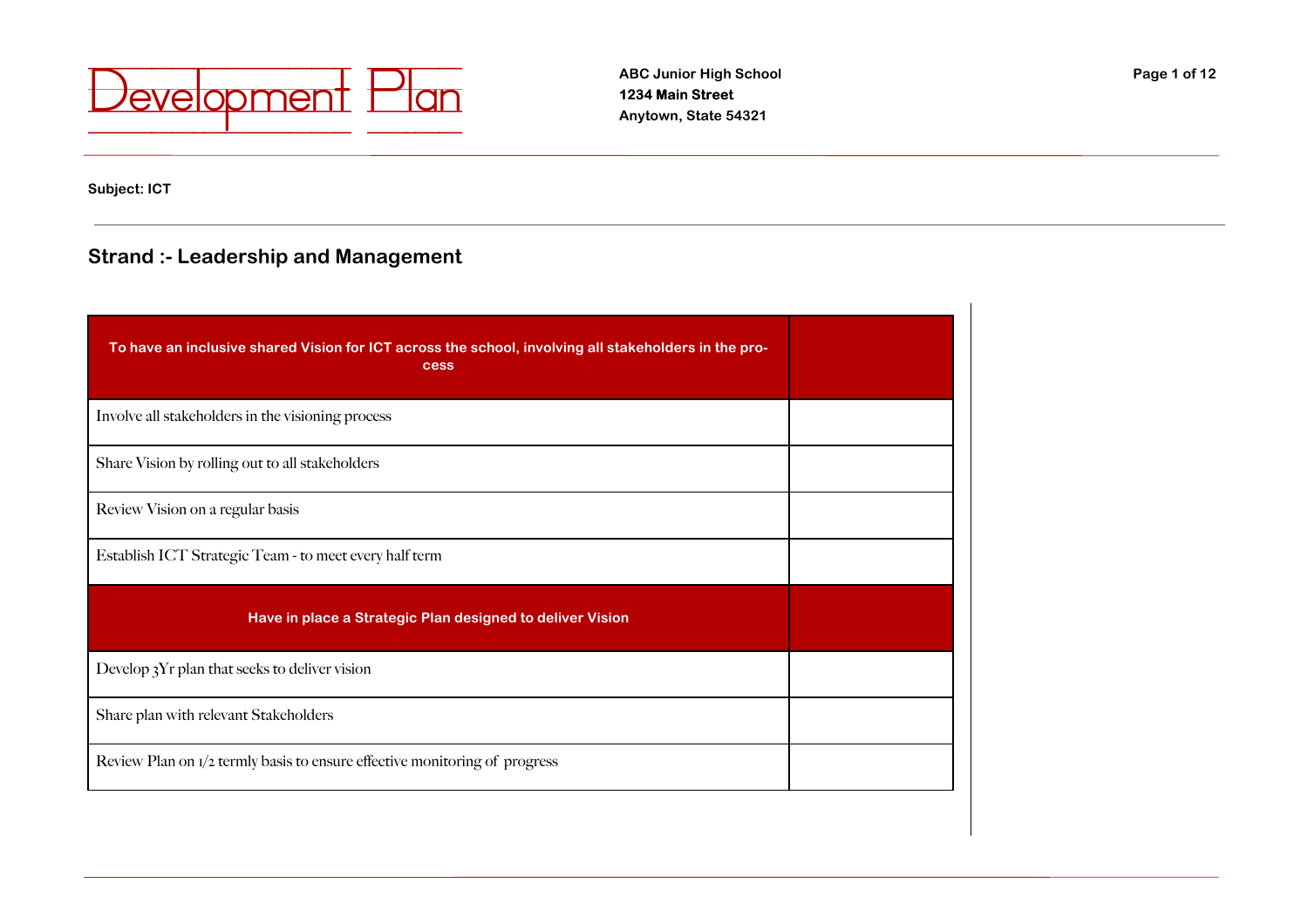| Make use of ICT to Improve management of the school                 |  |
|---------------------------------------------------------------------|--|
| Improve internal communications within the school via email VLE etc |  |
| Improve external communications via email and VLE                   |  |
| Make better use of Data Systems to inform Curriculum Delivery       |  |
| Ensure CPD Plan in place for all Admin staff                        |  |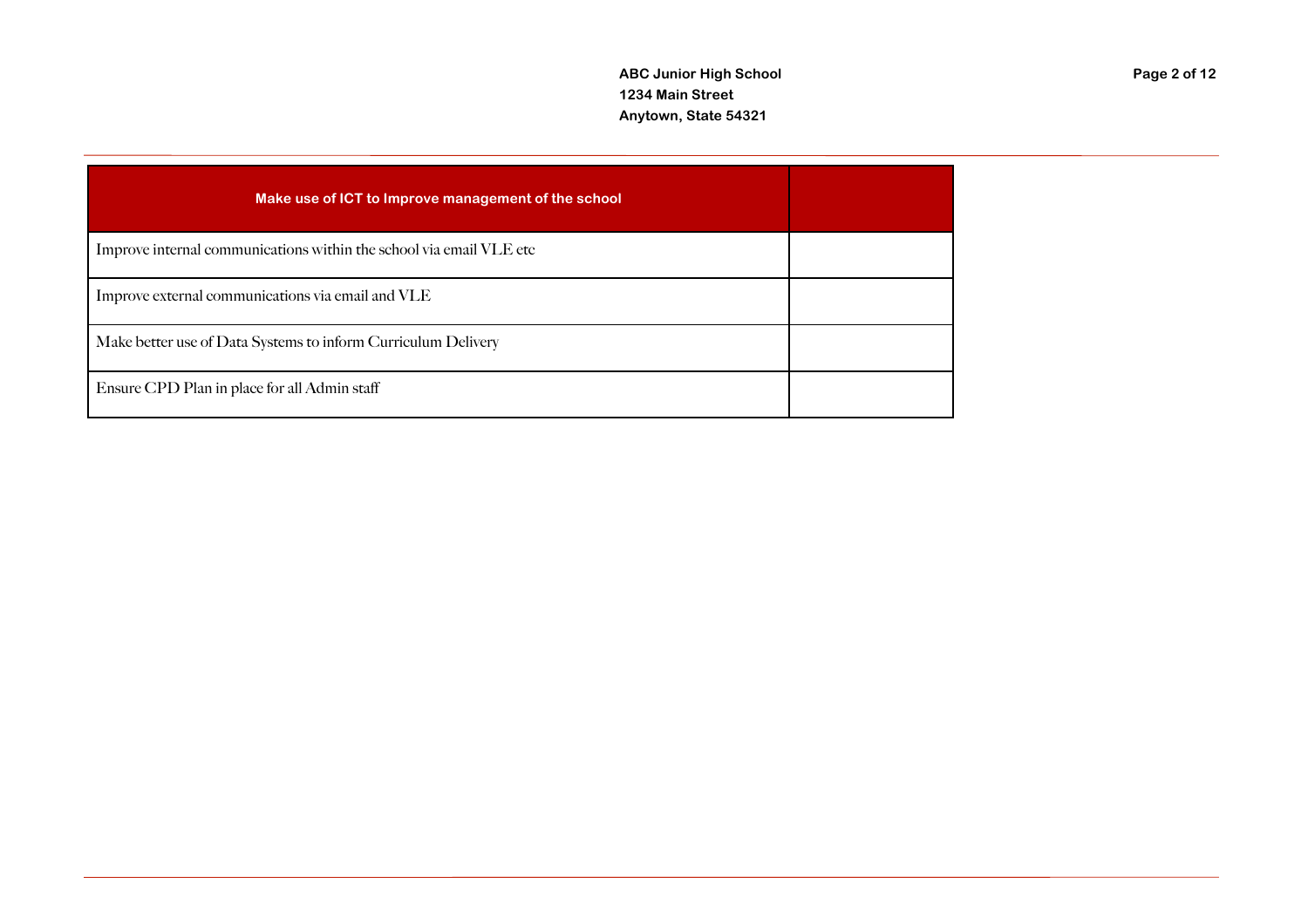

Strand :- Curriculum

| <b>Review and Restructure of Current Curriculum Offering</b>                                                      |  |
|-------------------------------------------------------------------------------------------------------------------|--|
| Review QCA ICT Curriculum and identify areas of weakness/irrelevance/importance/necessity                         |  |
| Identify the core skills that are best taught in discrete context reforming into a core curriculum for ICT skills |  |
| Identify skills not included in QCA especially those associated with digital media                                |  |
| Identify skills best learnt in a cross curricular context                                                         |  |
| Establish a progression of skills                                                                                 |  |
| Map these skills over the other areas of the curriculum for integration into the schemes of work                  |  |
| Establish portfolio process to ensure continuity and progression is occurring                                     |  |

| <b>Develop Personalisation of Learning</b>                                                                |  |
|-----------------------------------------------------------------------------------------------------------|--|
| Increase access to and use of equipment, both core hardware and peripherals                               |  |
| Review Learning spaces and identify barriers and accelerators to learning within the physical environment |  |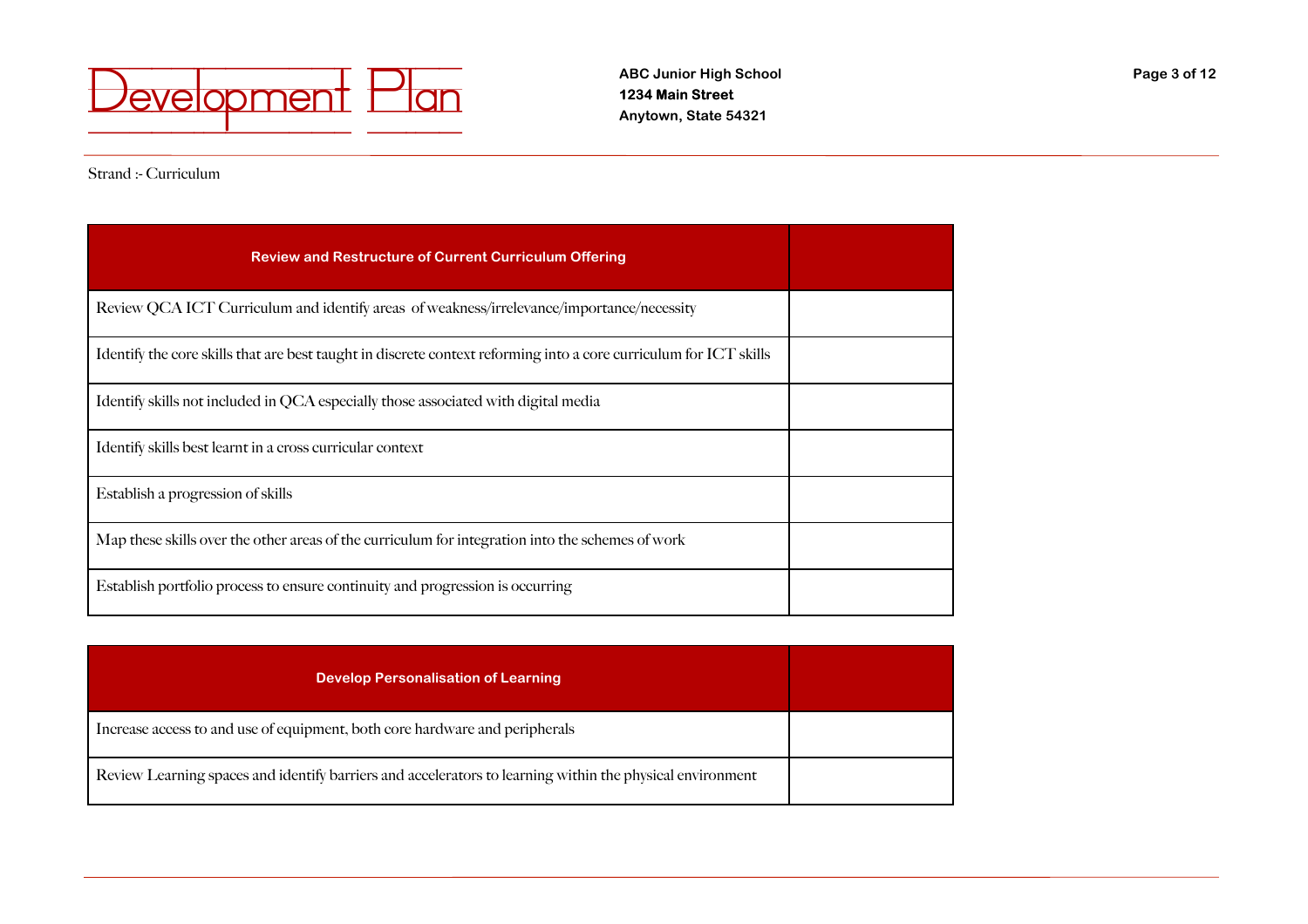| <b>Develop Personalisation of Learning</b>                                                           |  |
|------------------------------------------------------------------------------------------------------|--|
| Ensure consistent access to network is possible across the site including external areas             |  |
| Ensure consistent access to network is possible for all users via internet Portal (VLE)              |  |
| Develop 'ethos of use' - 'wherever whenever whatever' to support learning including handheld devices |  |
| Develop use of Multimedia both in teaching and learning                                              |  |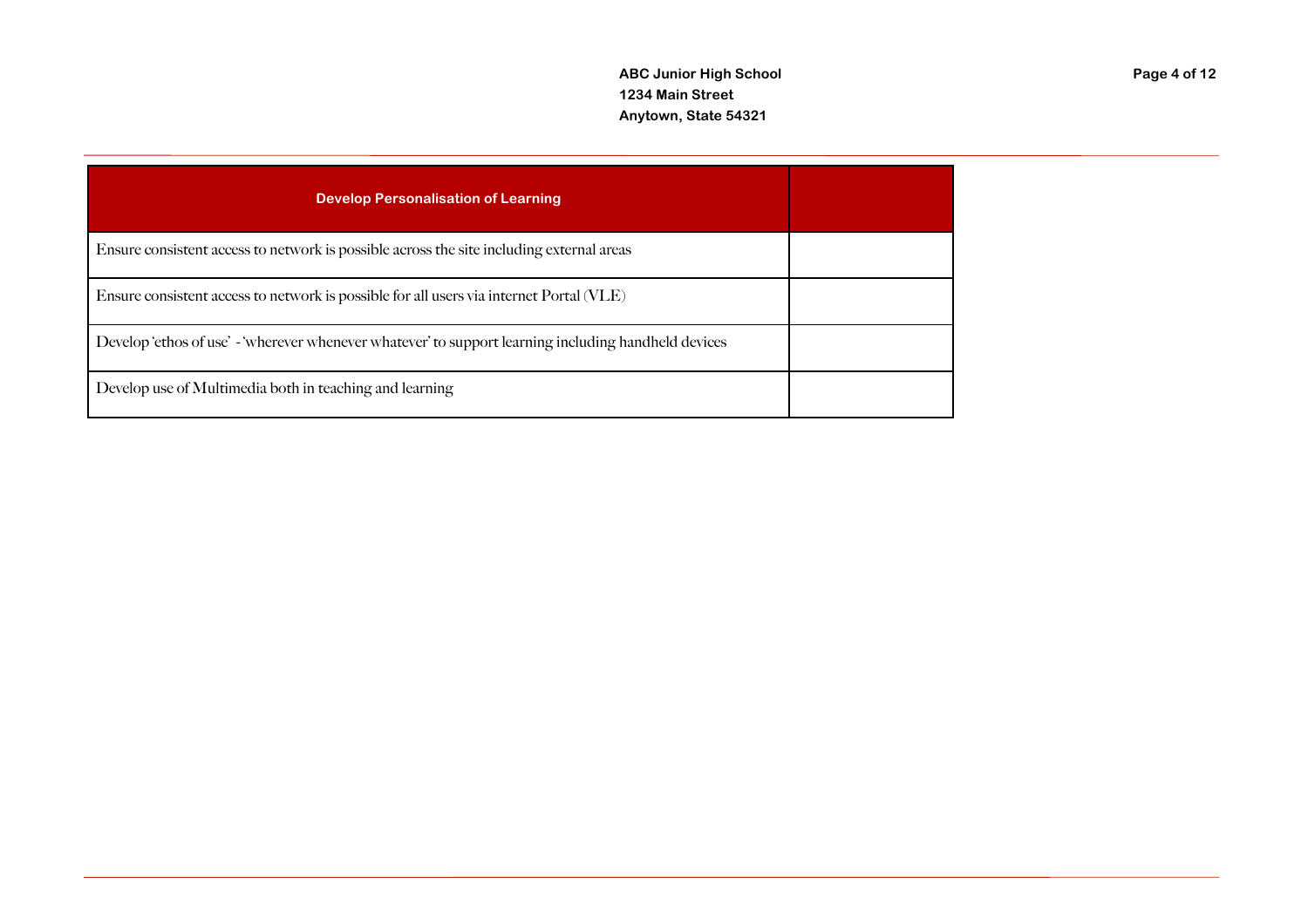

Strand :- Learning and Teaching

| <b>Develop Personalisation of Learning</b>                                                           |  |
|------------------------------------------------------------------------------------------------------|--|
| Increase access to existing hardware                                                                 |  |
| Increase devices available for use 'wherever whenever whatever'                                      |  |
| Incorporate ICT skill development into all subject schemes as identified in "Curriculum"             |  |
| Identify discrete opportunities for ICT/Digital Media use within other subject areas                 |  |
| Place greater reliance upon ICT for writing, research presentations etc. within subjects             |  |
| Embed extended use of Presentation skills using Multi - Media to showcase/assess work                |  |
| Implement training plan to ensure staff are sufficiently skilled to implement changes                |  |
| Ensure that tasks/activities for pupils are designed with independent learning opportunities in mind |  |
| Create a Multi media area where pupils can access appropriate technologies                           |  |
| Develop Online space for pupils and staff                                                            |  |
| Provide learning opportunities for staff both on and off site                                        |  |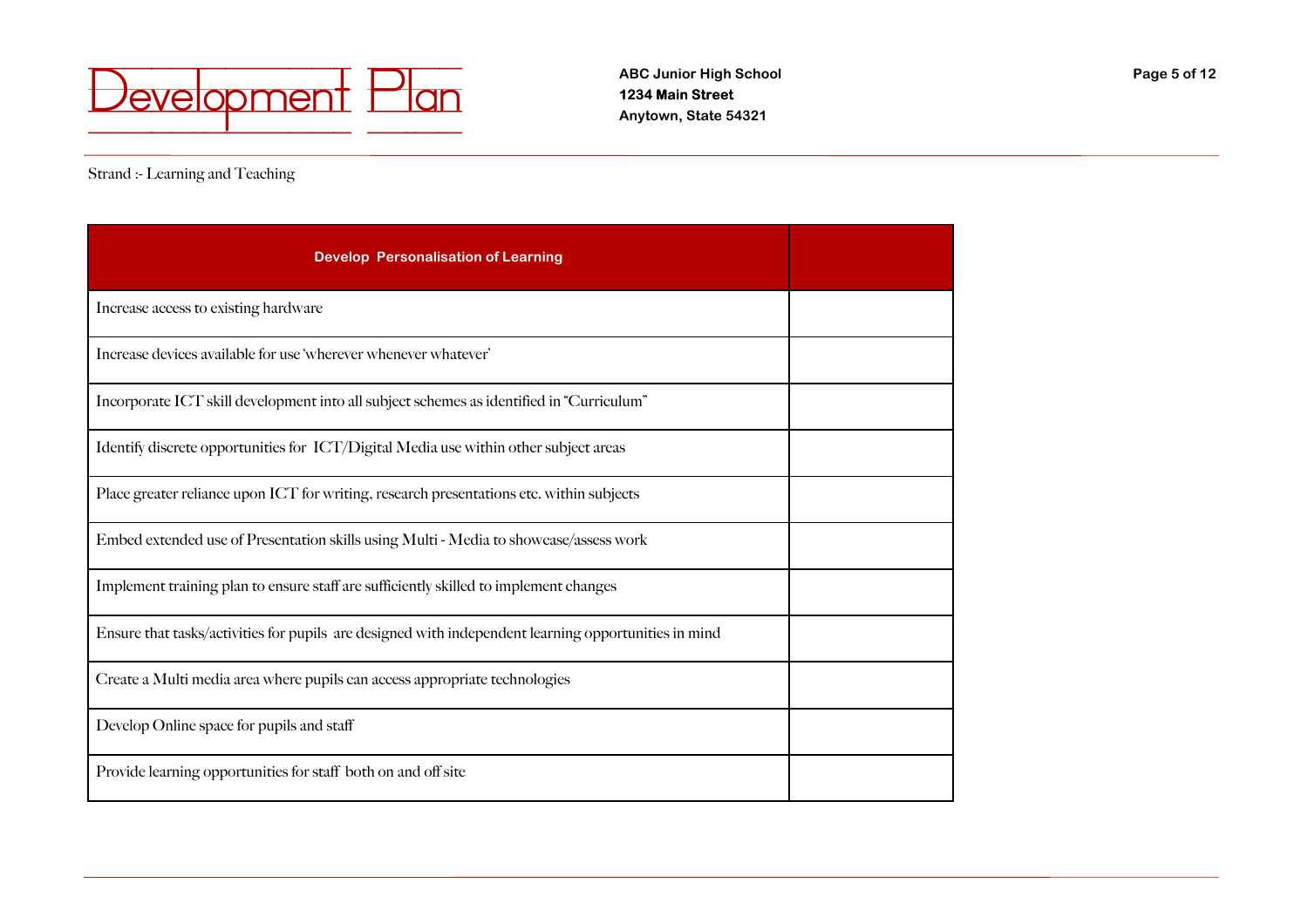| <b>Develop Personalisation of Learning</b>                                                                              |  |
|-------------------------------------------------------------------------------------------------------------------------|--|
| Provide opportunities within the curriculum to collaborate with classmates and pupils from other schools                |  |
| Provide opportunities within the curriculum for collaboration via internet                                              |  |
| Develop Thinking skills approach through specific tasks                                                                 |  |
| Make use of Web 2.0 Technologies such as blogging to widen communication of ideas and publish to a glob-<br>al audience |  |
| Make use of internet publishing to provide audience and purpose for pupils work                                         |  |

| <b>Providing Learning opportunities away from school</b>                                     |  |
|----------------------------------------------------------------------------------------------|--|
| Ensure VLE is operational                                                                    |  |
| Ensure Staff Training is adequate to enable staff to support pupils and parents in using VLE |  |
| Ensure compensatory access is available to those without net access                          |  |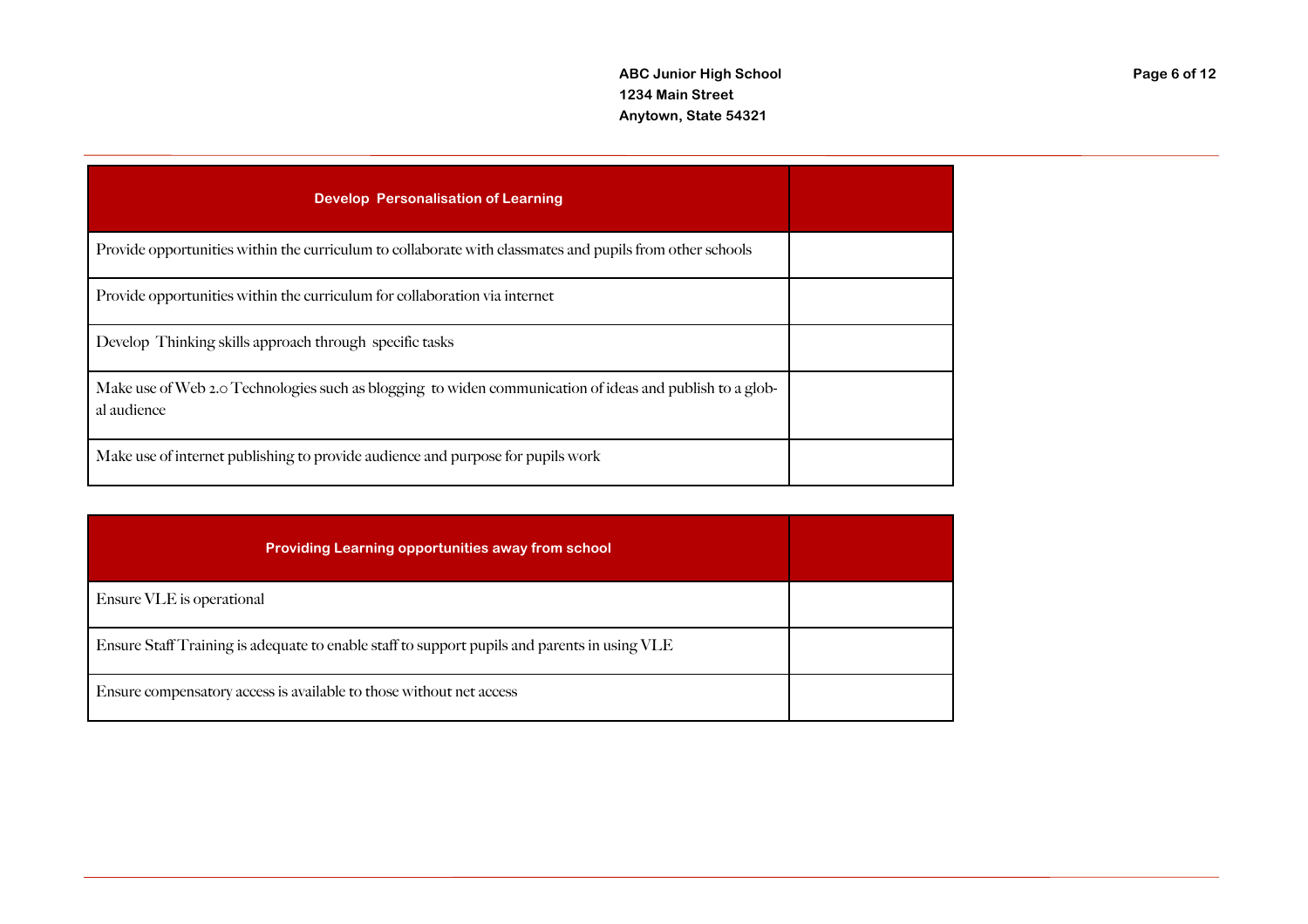

Strand :- Resources

| <b>Ensuring Resources meet the needs of the vision</b>                                      |  |
|---------------------------------------------------------------------------------------------|--|
| Ensure VLE is operational                                                                   |  |
| Review usage of existing kit and identify patterns of use/idleness                          |  |
| Identify alternative hardware solutions that enable a greater use of hardware               |  |
| Ensure Network is robust and coverage is complete.                                          |  |
| Provide wireless access as a complement to wired access                                     |  |
| Create Multimedia area/base/room where pupils can work with suitable technologies           |  |
| Provide suitable peripheral devices to allow pupils to access/create media as appropriate   |  |
| Develop Learning areas where ICT is available as and when required                          |  |
| Develop Learning spaces on the network to ensure pupils can access their own work           |  |
| Redesign Hardware profile of the school providing Devices for all over the next three years |  |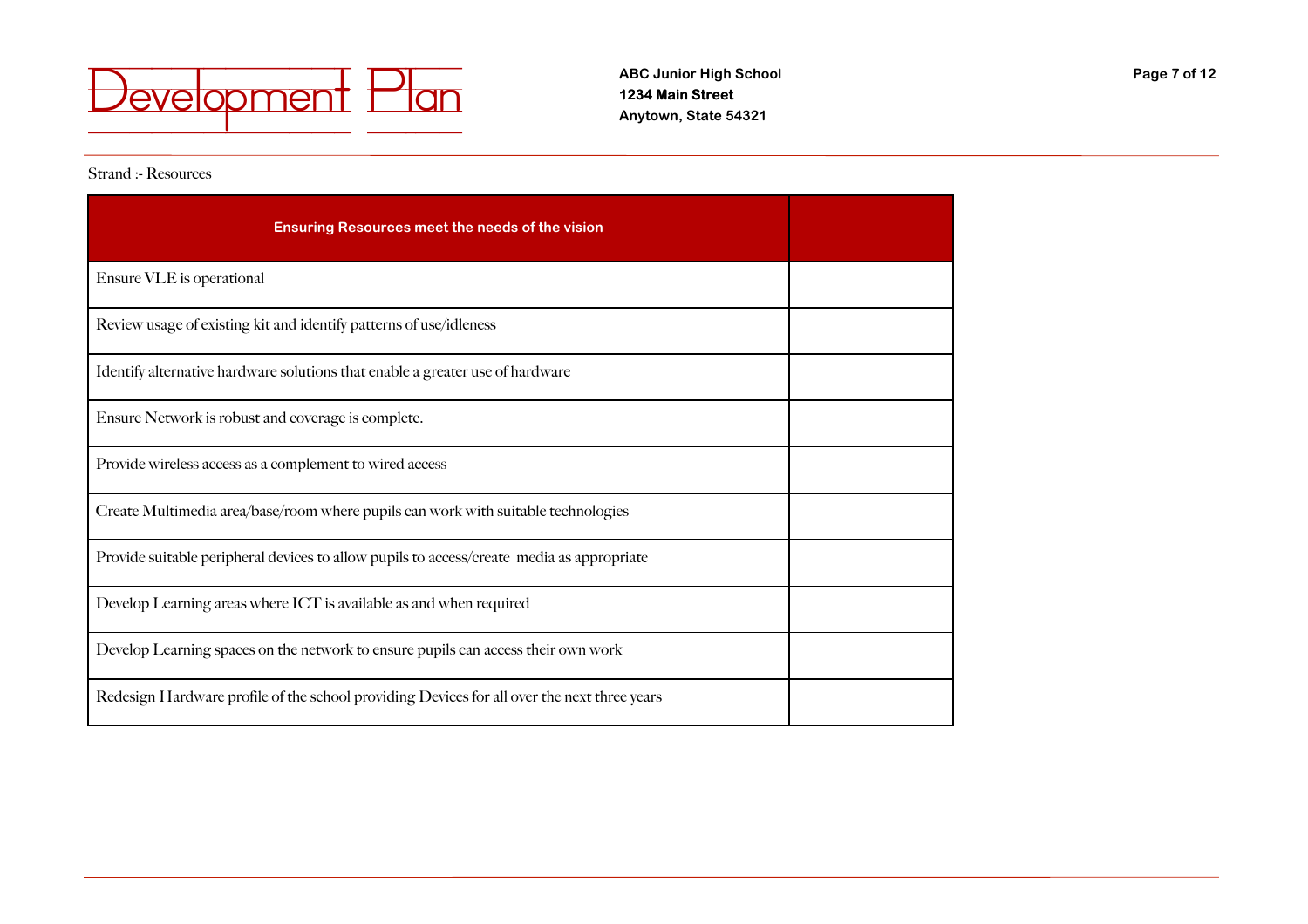## Strand :- Extending Opportunities

| <b>Develop VLE</b>                                                                           |  |
|----------------------------------------------------------------------------------------------|--|
| Ensure VLE is operational and robust                                                         |  |
| Ensure Staff Training is adequate to enable staff to support pupils and parents in using VLE |  |
| Ensure compensatory access is available to those without net access                          |  |
| Provide training for parents to enable them to support their children                        |  |
| Populate VLE with resources/assets to ensure it is worthwhile visiting                       |  |

| <b>Developing Local Networks</b>                                                          |  |
|-------------------------------------------------------------------------------------------|--|
| Incorporate Parent ICT Sessions such as "Dad and Lad" into curriculum                     |  |
| Collaborate with Network Learning Community on ICT based project                          |  |
| Develop Collaboration between pupils ant those of other schools in the NLC via e-mail etc |  |
| Develop Collaboration between staff of schools in the NLC via e-mail etc                  |  |
| Establish a joint portal for staff to share and communicate assets and resources          |  |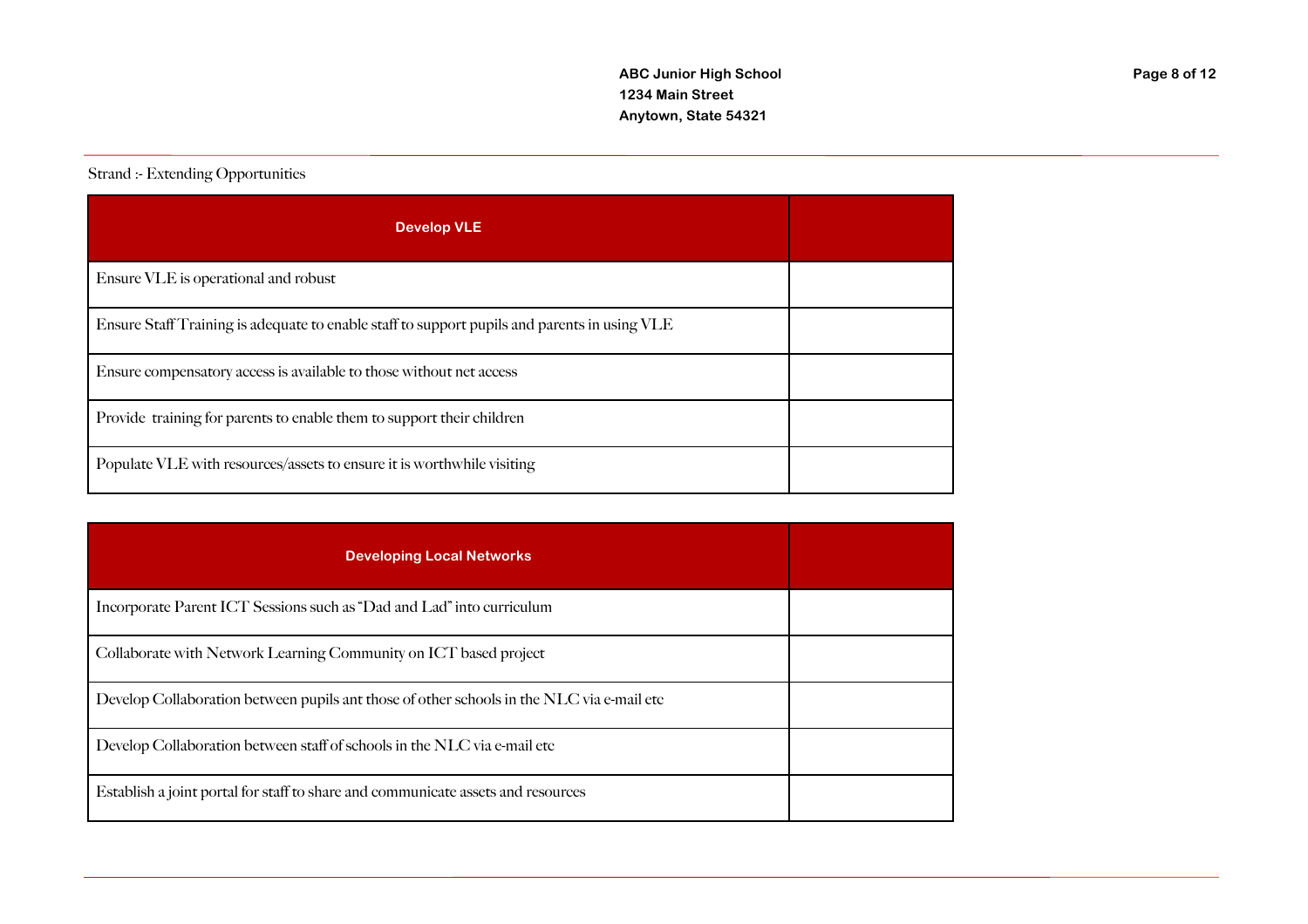

| <b>Develop National and International Networks</b>                                             |  |
|------------------------------------------------------------------------------------------------|--|
| Become involved with National Academy for Digital Citizenship                                  |  |
| Ensure Staff have opportunities to attend National events such as HandHeld Learning Conference |  |
| Enter National Competitions such as DPICT Skills                                               |  |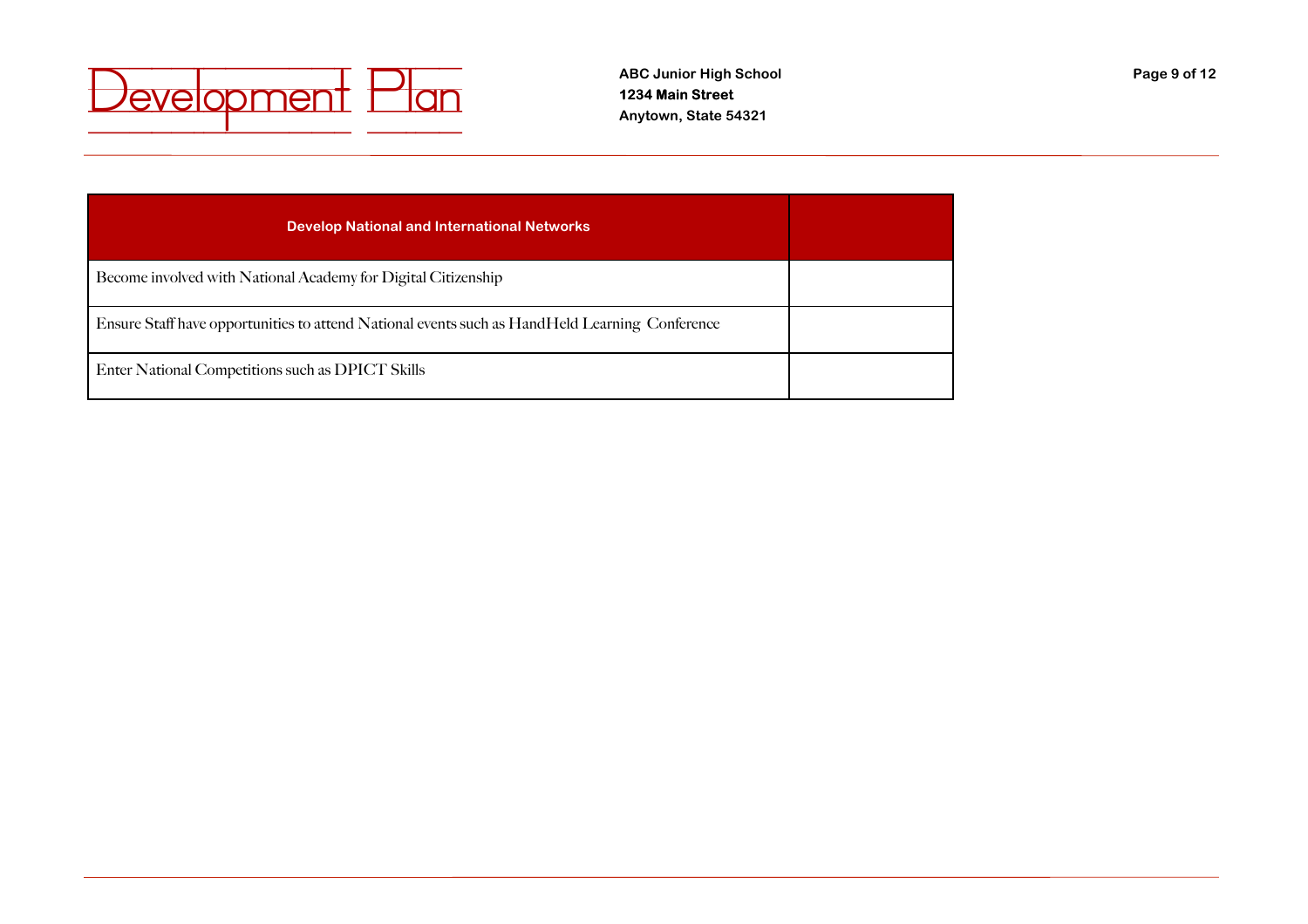#### Strand :- CPD

| <b>Ensure Highest levels of Staff Competence</b>                              |  |
|-------------------------------------------------------------------------------|--|
| Conduct an annual skills audit for all staff both teaching and Administrative |  |
| <b>Identify Staff training needs</b>                                          |  |
| Set up annual Training Plan                                                   |  |
| Provide training as per plan                                                  |  |
| Include ICT within Performance Management Arrangements                        |  |
| Set up evaluation mechanisms for impact of training                           |  |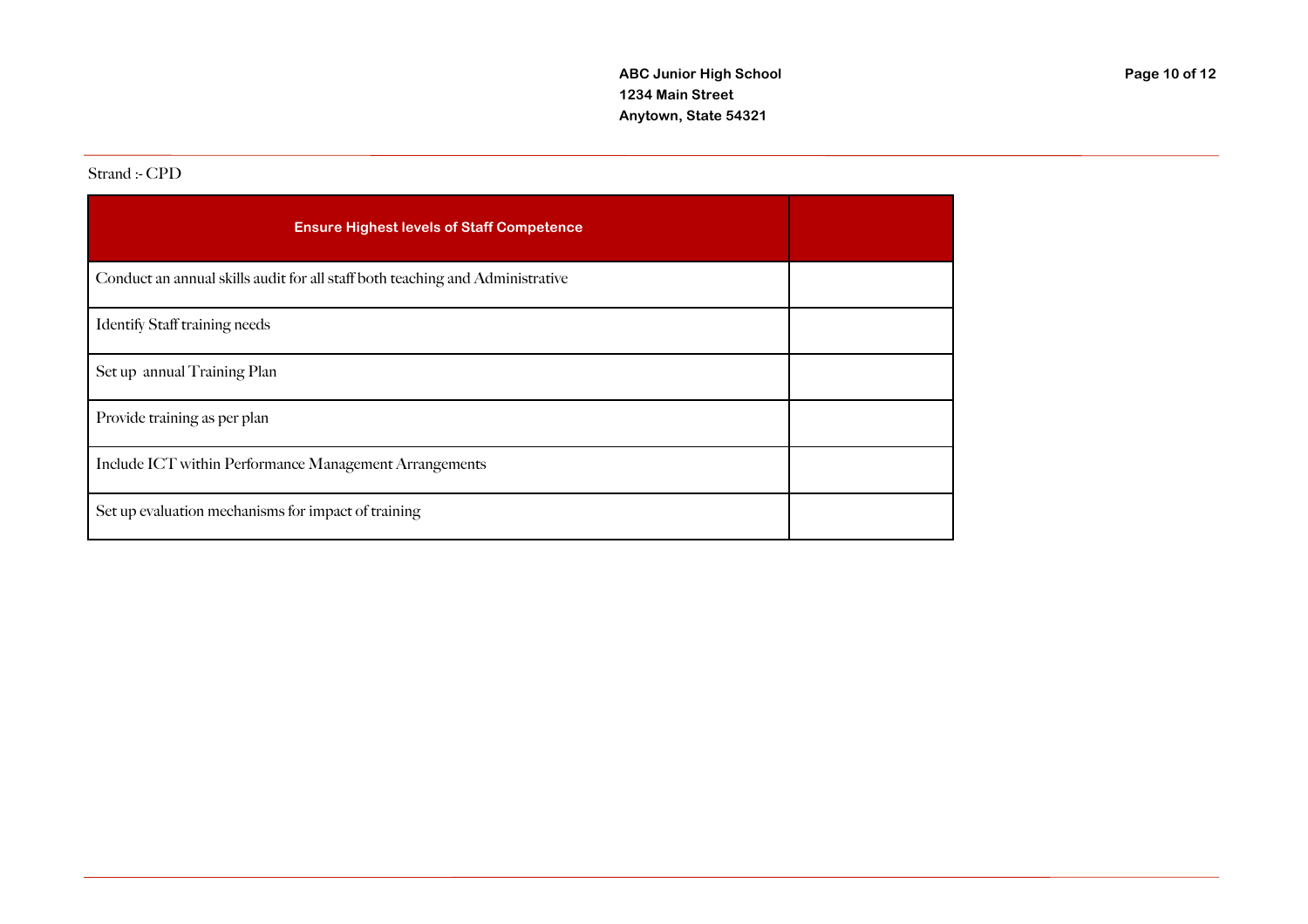

### Strand :- Impact

| Provide evidence of Positive impact Of ICT upon the Organisation                                             |  |
|--------------------------------------------------------------------------------------------------------------|--|
| Establish protocols and mechanisms to allow staff to measure the impact upon their teaching                  |  |
| Establish protocols and mechanisms to allow pupils to measure the impact upon their learning                 |  |
| Establish protocols and mechanisms to allow staff to measure the impact upon pupils attainment/attitude etc  |  |
| Ensure that any new ICT initiative has mechanisms embedded which allow monitoring of impact to take<br>place |  |